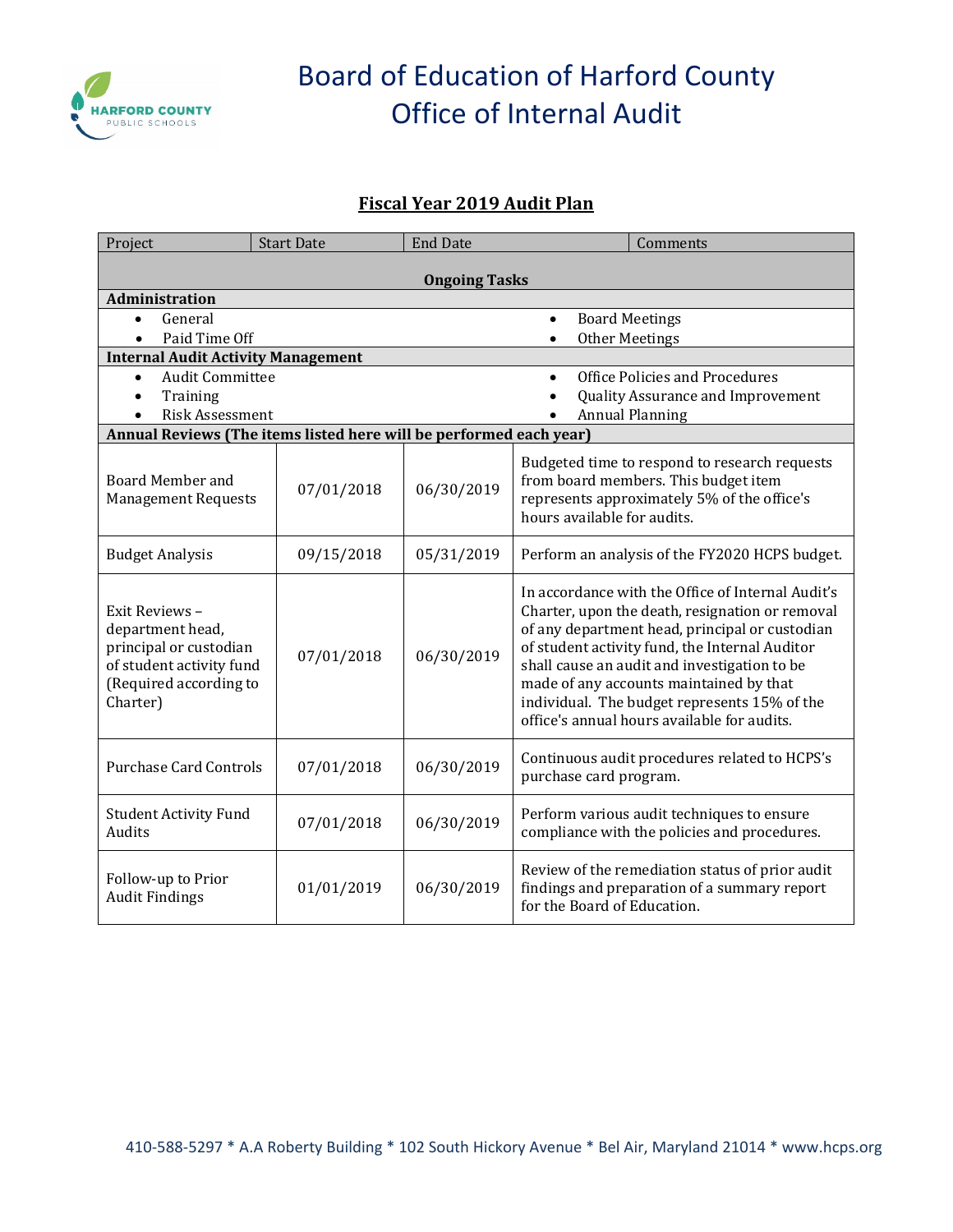| Project                                                                                  | <b>Start Date</b> | <b>End Date</b> | Comments                                                                                                                                                                                                                  |  |  |
|------------------------------------------------------------------------------------------|-------------------|-----------------|---------------------------------------------------------------------------------------------------------------------------------------------------------------------------------------------------------------------------|--|--|
| <b>Planned Audits</b>                                                                    |                   |                 |                                                                                                                                                                                                                           |  |  |
| 2019 Financial<br><b>Statement Audits for</b><br>FY2018                                  | 07/01/2018        | 12/31/2018      | General coordination related to ensuring that<br>required Financial Statement Audits are<br>completed. Includes OMB A-133 Single Audit<br>and Other Required Reports.                                                     |  |  |
| 2019 Contract<br>Management -<br>Commodities and<br><b>General Services</b>              | 09/01/2018        | 2/01/2019       | Determine if contracts are being appropriately<br>monitored to ensure compliance with HCPS<br>policies and contract terms.                                                                                                |  |  |
| 2019 Contract<br>Management - Legal<br>and Professional<br>Services Contract<br>Controls | 2/01/2019         | 03/31/2019      | Determine if contracts are being appropriately<br>monitored to ensure compliance with HCPS<br>policies and contract terms.                                                                                                |  |  |
| 2019 Billing and<br>Collection - Student<br><b>Tuition and Fees</b>                      | 3/31/2019         | 6/30/2019       | Confirm that controls in place are adequate to<br>ensure that students are billed the correct<br>amount and revenue is collected.                                                                                         |  |  |
| 2019 Peer Review of<br>the Office of Internal<br>Audit                                   | 6/1/2019          | 7/31/2019       | IIA Professional Standards and GAO Yellow Book<br>standards require an evaluation of the Office's<br>compliance with those standards. Standards<br>required an external peer review to be<br>completed every three years. |  |  |

### **Fiscal Year 2019 Audit Plan**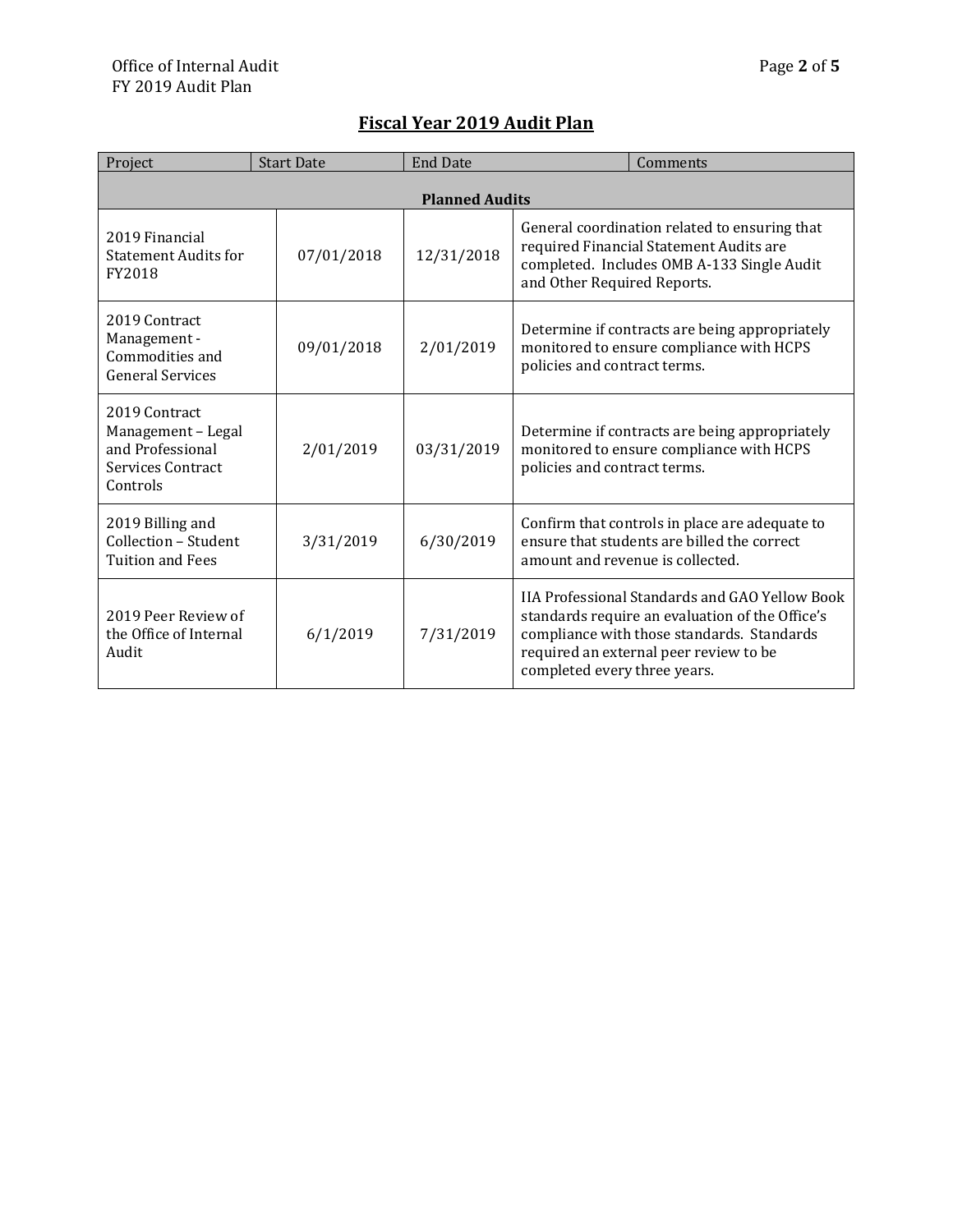## **Tentative Projects for FY2020**

| <b>Audit Name</b>                                           | Comments                                                                                                                                                                                                                                            |
|-------------------------------------------------------------|-----------------------------------------------------------------------------------------------------------------------------------------------------------------------------------------------------------------------------------------------------|
| 2020 Financial Statement Audits<br>for FY2019               | General coordination related to ensuring that required Financial<br>Statement Audits are completed. Includes OMB A-133 Single Audit and<br>Other Required Reports.                                                                                  |
| 2020 Fixed Assets and Inventory<br>Controls                 | Determine if HCPS has adequate controls in place to ensure that Fixed<br>Assets and Inventory are properly protected and accounted for.                                                                                                             |
| 2020 Capital Projects and<br><b>Construction Management</b> | Determine if capital project contracts are being appropriately<br>prioritized and monitored to ensure compliance with HCPS policies and<br>contract terms.                                                                                          |
| 2020 Employee Benefits<br>Administration                    | This audit will review the procedures in place to ensure that Harford<br>County Public School employees receive the correct benefits,<br>appropriate premiums are collected and management monitors its<br>outgoing payments for benefits provided. |
| 2020 Fleet Maintenance<br>Management and Utilization        | The objective of this audit is to determine if the Fleet Maintenance is<br>properly monitored and costs proper and to evaluate the efficiency and<br>effectiveness of the vehicle/bus replacement and utilization.                                  |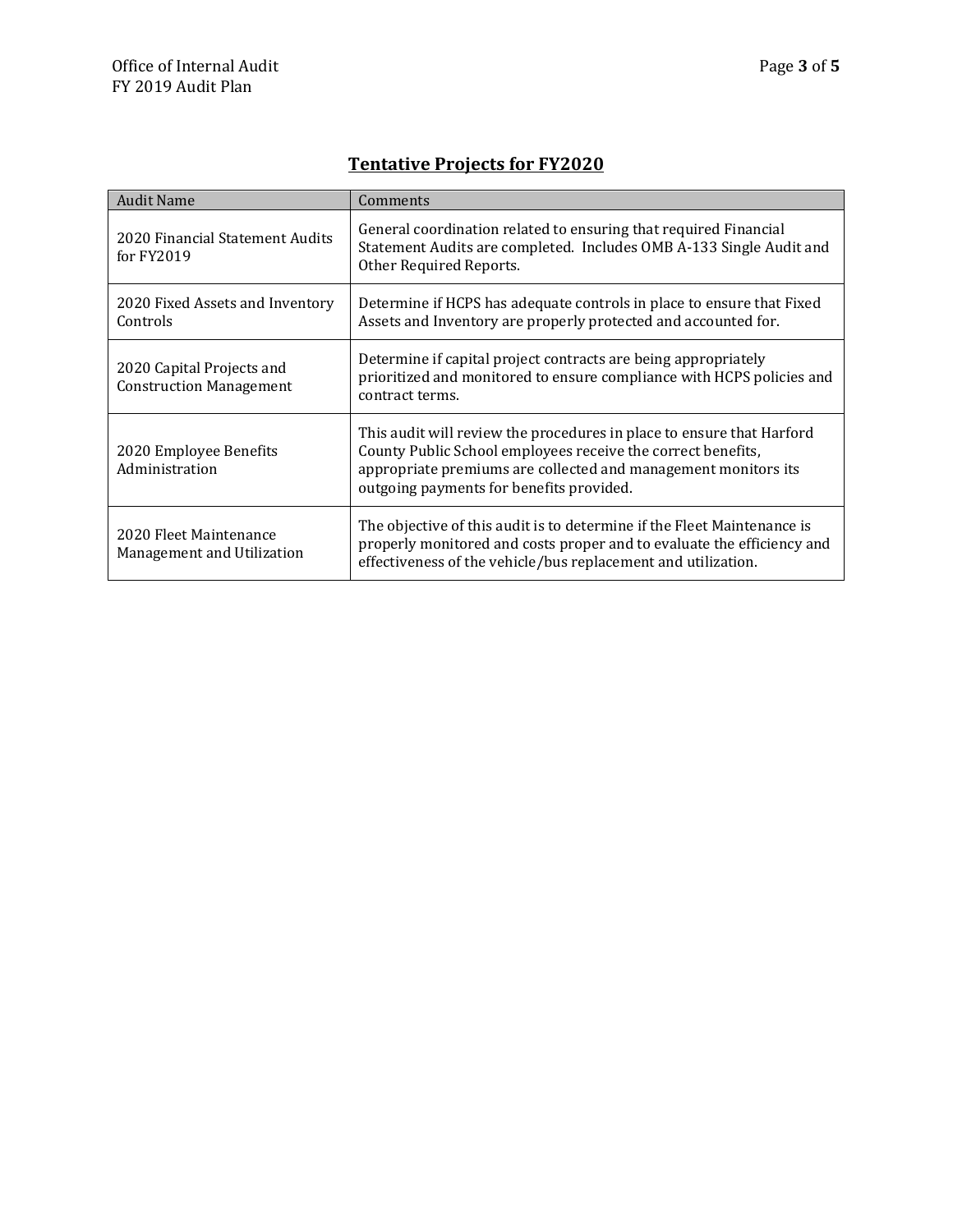#### **Audits Not Scheduled**

| <b>Audit Name</b>                                                       | Comments                                                                                                                                                                                                                                                                                                |
|-------------------------------------------------------------------------|---------------------------------------------------------------------------------------------------------------------------------------------------------------------------------------------------------------------------------------------------------------------------------------------------------|
| <b>Network Security Monitoring</b><br>Controls                          | Determine if HCPS network monitoring is adequate and to determine if<br>changes to network configurations are appropriately approved,<br>implemented and reviewed.                                                                                                                                      |
| <b>Application Security</b><br>Development and Support<br>Controls      | Detailed evaluation of internal controls related to user security; input,<br>output, processing and user controls for each business system.                                                                                                                                                             |
| Facilities Maintenance and Work<br>Order Procedures and<br>Efficiencies | The objective of this audit is to determine whether facilities<br>maintenance groups can gain efficiencies by sharing resources,<br>including knowledge, systems, equipment and people. Additionally, we<br>will review the controls over the supplies and equipment inventory,<br>purchases and usage. |
| <b>Professional Development</b><br>Controls                             | Evaluate the controls over professional development for teachers and<br>administrators to ensure consistently applied.                                                                                                                                                                                  |
| Billing and Collection - Property<br><b>Management Controls</b>         | Confirm that controls in place are adequate to ensure that billings for<br>the use of HCPS facilities are for the correct amount and revenue is fully<br>collected.                                                                                                                                     |
| <b>OPEB</b> and Pension<br><b>Administration Controls</b>               | Confirm that controls related to HCPS's OPEB and pensions are<br>adequate to ensure proper payments and compliance with relevant<br>regulations and trust agreements.                                                                                                                                   |
| Ethics Disclosures and related<br>processes                             | Confirm that ethics filings are appropriately completed and reviewed to<br>determine if procedures are adequate to identify conflicts in current or<br>proposed HCPS relationships.                                                                                                                     |
| Insurance Coverages and Self-<br><b>Insurance Program Controls</b>      | Ensure insurance coverage and self-insurance programs are adequately<br>monitored.                                                                                                                                                                                                                      |
| Safety Compliance and Risk<br><b>Management Practices</b>               | Confirm that safety training is provided to all employees and that the<br>HCPS safety standards meet State and Federal requirements. The<br>review will also confirm that physical security is adequately controlled<br>and monitored at HCPS facilities.                                               |
| <b>Grants Monitoring Controls</b>                                       | Confirm that HCPS has appropriate controls in place to ensure that<br>grants are used as intended and allowed.                                                                                                                                                                                          |
| Equipment Maintenance and<br><b>Utilization Controls</b>                | Determine the effectiveness of the Harford County Public School's<br>inventory of large equipment and tools.                                                                                                                                                                                            |
| <b>Billing and Collection of Medical</b><br><b>Assistance Payments</b>  | Confirm that controls in place are adequate to ensure that billings for<br>the Medical Assistance Payments are for the correct amount and<br>revenue is fully collected.                                                                                                                                |